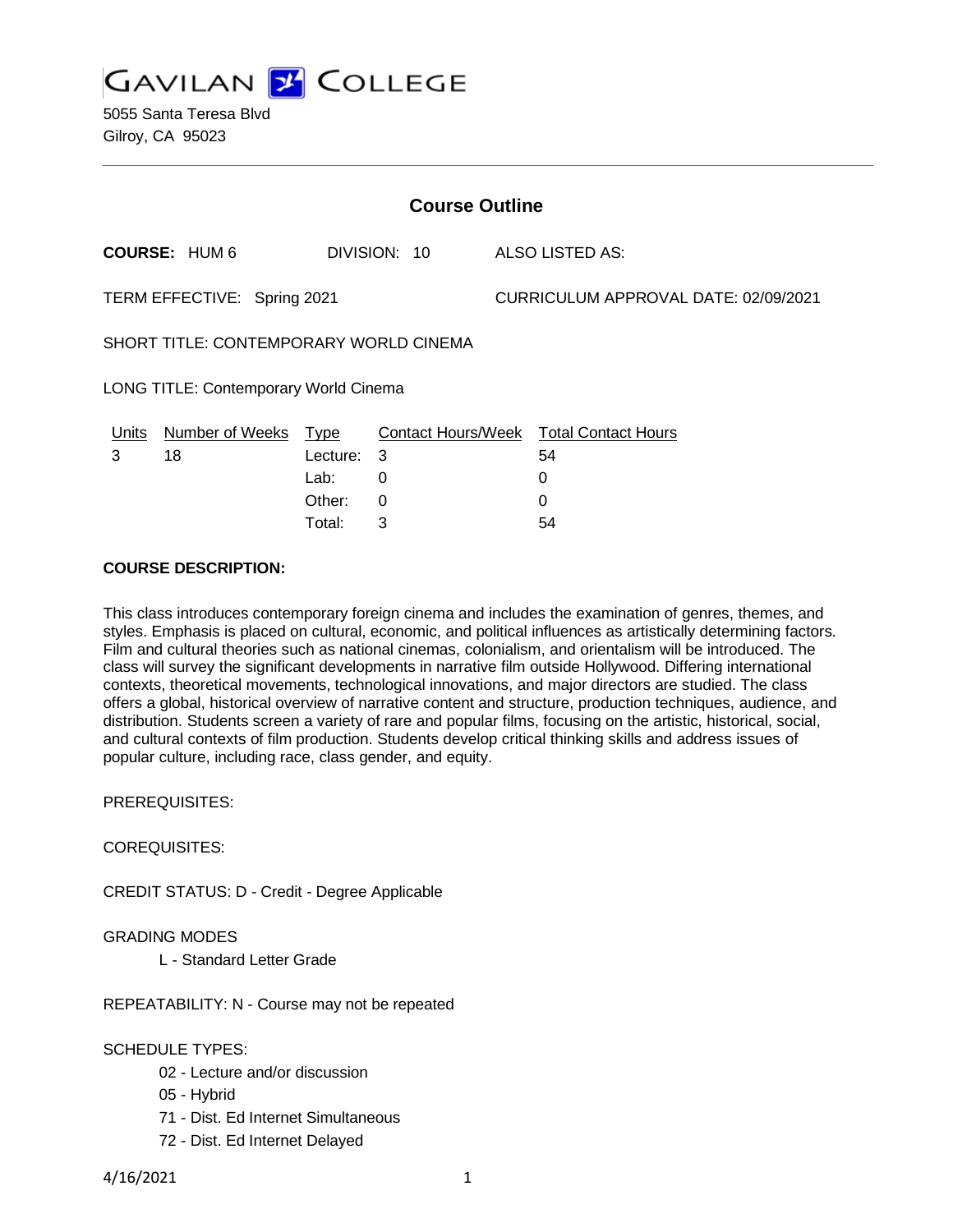### **STUDENT LEARNING OUTCOMES:**

1. Demonstrate the recognition and use of the basic technical and critical vocabulary of motion pictures. Measure of assessment: Written paper, written exams.

Year assessed, or planned year of assessment: 2013

2. Identify the major theories of film interpretation.

Measure of assessment: Written exam.

Year assessed, or planned year of assessment: 2013

3. Demonstrate the recognition of and the subtextual layers of cultural meanings in foreign films

Measure of assessment: Written paper.

Year assessed, or planned year of assessment: 2013

4. Identify and describe the history of and emerging voices of European, Middle Eastern, Asian, African, and Latin American Cinema

Measure of assessment: Written paper, written exam

Year assessed, or planned year of assessment: 2013

### **CONTENT, STUDENT PERFORMANCE OBJECTIVES, OUT-OF-CLASS ASSIGNMENTS**

Curriculum Approval Date: 02/09/2021

#### **DE MODIFICATION ONLY**

3 HOURS

CONTENT: EUROPE - Examine the film history of Germany, focusing on filmmakers such as F.W. Murnau, Fritz Lang, Karl Grune, and others.

Student will observe a contemporary German film such as Run, Lola, Run!, Das Boot, Mostly Martha, Nowhere in Africa, Downfall, The Lives of Others, or The Counterfeiters.

#### STUDENT PERFORMANCE

OBJECTIVES: Identify German filmmaking innovations and the filmmakers who made them.

OUT OF CLASS ASSIGNMENTS: Read assigned chapter and write Film Response paper

### 3 HOURS

CONTENT: EUROPE - Examine the

film history of France, examining aspects of French cinema, especially Impressionism and Pure Cinema. Filmmakers such as Jean Renoir and Rene Clair will be examined. Students will observe a

contemporary French film such as The Dinner Game, Amelie, A Very Long Engagement, The Diving Bell and the Butterfly, My Afternoons with Margueritte, or The Women on the 6th Floor.

### STUDENT PERFORMANCE

OBJECTIVES: Identify the French movements in film.

OUT OF CLASS ASSIGNMENTS: Read assigned chapter and write Film Response paper

CONTENT: EUROPE - Examine the film history of Italy, focusing on the

two great directors of the Neorealist Era: Roberto Rossellini and Vittorio de Sica. Students will also exam the emergence of the New Style and the three great directors of this genre, Federico

Fellini, Luchino Visconti, and Michelangelo Antonioni. Students will observe a contemporary Italian film such as Cinema Paradiso, Il Postino, Life is Beautiful, or Bread and Tulips.

STUDENT

PERFORMANCE OBJECTIVES: Identify the major eras in Italian films and the filmmakers who excelled during these times.

OUT OF CLASS ASSIGNMENTS: Read assigned chapter and write Film Response paper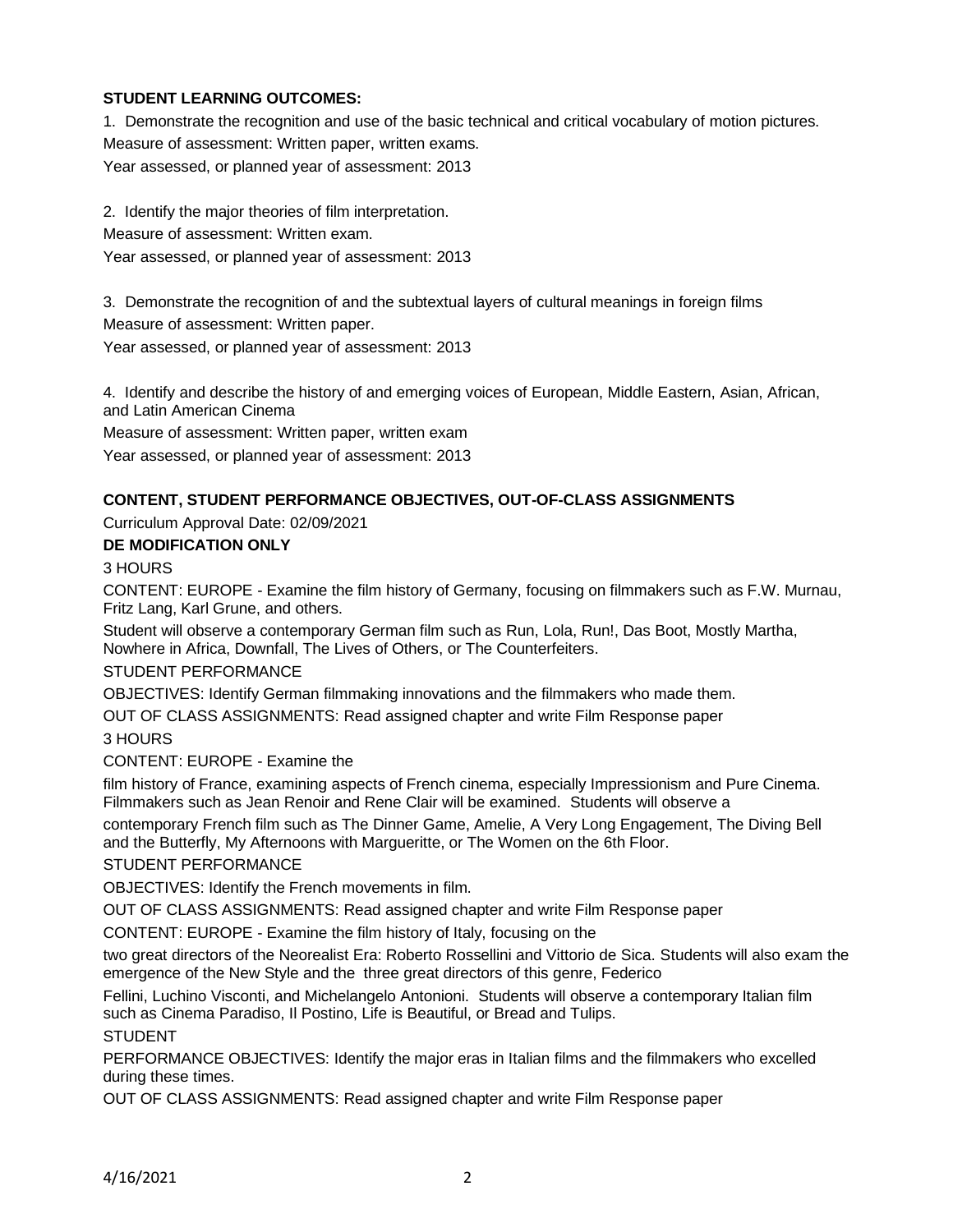3

**HOURS** 

CONTENT: SCANDINAVIA & NORTHERN EUROPE - Exam the film history of Sweden and filmmakers like Ingmar Bergman. Students will observe a contemporary Swedish film such as My Life as a Dog, As It Is In Heaven, Mother of Mine, or The Girl with the Dragon Tattoo.

STUDENT PERFORMANCE OBJECTIVES: Identify the film trends of Sweden.

OUT OF CLASS ASSIGNMENTS: Write Film Response paper

3 HOURS

CONTENT:

SCANDINAVIA & NORTHERN EUROPE - Examine the film history of the region. Students will observe a contemporary film from the region such as Babette's Feast (Denmark), The Man Without a Past (Norway),

After the Wedding (Denmark), Vitus (Switzerland), Bride Flight (Netherlands), In a Better World (Denmark), Headhunters (Norway), Troll Hunter (Norway), Le Harve (Finland), or Klown (Denmark).

STUDENT

PERFORMANCE OBJECTIVES: Identify the filmmaking trends from the countries of this region.

OUT OF CLASS ASSIGNMENTS: Read assigned chapter and write Film Response paper

3 HOURS

CONTENT: SOUTHERN EUROPE

- Examine film in the countries of Spain, Portugal, and Greece. Students will observe a contemporary film from one of these countries such as Talk to Her (Spain), The Sea Inside (Spain), Volver

(Spain), The Skin I Live In (Spain), Blood of My Blood (Portugal), or Dogtooth (Greece).

STUDENT PERFORMANCE OBJECTIVES: Identify the films and filmmakers of the region.

OUT OF CLASS ASSIGNMENTS: Read

assigned chapter and write Film Response paper

3 HOURS

CONTENT: EASTERN EUROPE & RUSSIA - Examine the film history of the region. Students will observe a contemporary film from this region such as

Kolya (Czechoslovia), Autumn Spring (Czech Republic), The Death of Mr. Lazarescu (Romania), Tulpan (Russia), Tuesday, After Christmas (Romania), Russian Ark (Russia), In Darkness (Poland), or The Turin Horse (Hungary).

STUDENT PERFORMANCE OBJECTIVES: Identify the film trends of the region.

OUT OF CLASS ASSIGNMENTS: Read assigned chapter and write Film Response paper 3 HOURS

CONTENT: MIDDLE

EAST - IRAN - Examine the history of film in Iran. Students will watch a contemporary film from Iran such as Bashu, the Little Stranger, Children of Heaven, Taste of Cherry, Color of Paradise, The Wind Will Carry Us, Secret Ballot, or A Separation.

STUDENT PERFORMANCE OBJECTIVES: Identify the major modern filmmakers in Iran.

OUT OF CLASS ASSIGNMENTS: Read assigned chapter and write Film

Response paper

3 HOURS

CONTENT: MIDDLE EAST - Examine the film industry in the Middle East. Students will watch a contemporary film from the region such as Tale of the Three Lost Jewels (Palestine),

Monsoon Wedding (India), Divine Intervention (Palestine), Osama (Afghanistan), Control Room (Qatar), Water (India), Captain Abu Raed (Jordan), Beaufort (Israel), The Band's Visit (Israel), or Footnote (Israel).

STUDENT PERFORMANCE OBJECTIVES: Identify the major filmmaking trends and filmmakers of the region.

OUT OF CLASS ASSIGNMENTS: Read assigned chapter and write Film Response paper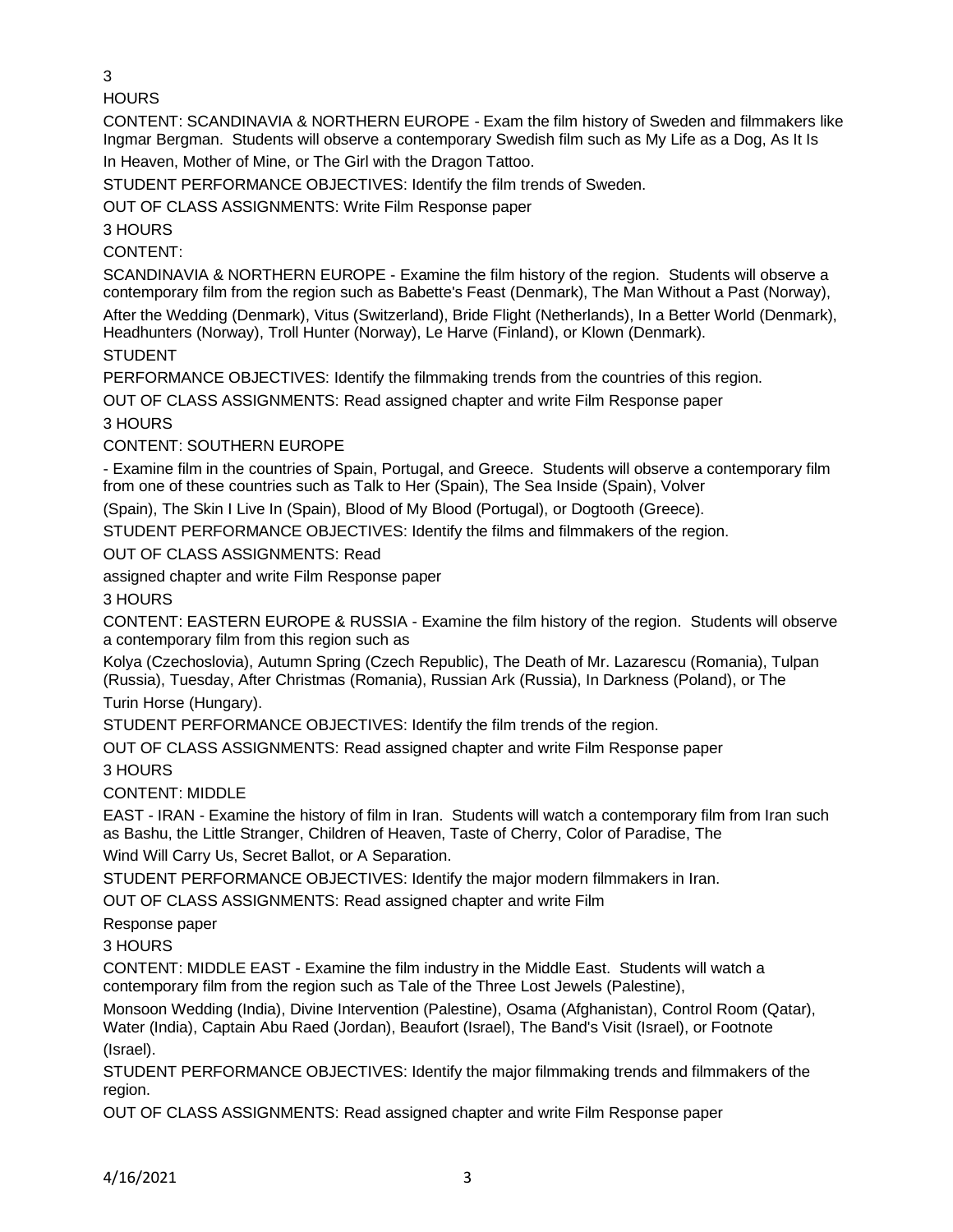3

**HOURS** 

CONTENT: AFRICA - Examine the history of film on the continent. Students will observe a contemporary film from that region such as The Gods Must Be Crazy (Botswana), JIT (Zimbabwe), Yesterday

(South Africa), Cape of Good Hope (South Africa), Tsotsi (South Africa), or Days of Glory (Algeria).

STUDENT PERFORMANCE OBJECTIVES: Identify the filmmaking trends of the region.

OUT OF CLASS

ASSIGNMENTS: Read assigned chapter and write Film Response paper

3 HOURS

CONTENT: ASIA - China, Hong Kong, Vietnam, & Korea. Examine the film history of the region. Students will observe a

contemporary film from the region such as Raise the Red Lantern, Yellow Earth, Farewell My Concubine, The Wedding Banquet, The Scent of Green Papaya (Vietnam), Chungking Express (Hong Kong), Eat,

Drink, Man, Woman, In the Mood for Love (Hong Kong), Crouching Tiger, Hidden Dragon, 3-Iron (South Korea), Poetry (South Korea), The Flowers of War, or A Simple Life.

STUDENT PERFORMANCE OBJECTIVES:

Identify the filmmaking trends and filmmakers of the region.

OUT OF CLASS ASSIGNMENTS: Read assigned chapter and write Film Response paper

3 HOURS

CONTENT: ASIA - JAPAN - Examine the history of

Japanese film, looking at filmmakers like Kurosawa. Students will observe a contemporary Japanese film like Shall We Dance, Memoirs of a Geisha, The Twilight Samurai, or Departures.

STUDENT

PERFORMANCE OBJECTIVES: Identify films and filmmakers of the region.

OUT OF CLASS ASSIGNMENTS: Read assigned chapter and write Film Response paper

3 HOURS

CONTENT: AUSTRALIA & NEW ZEALAND - Examine

the film history of the region. Students will observe a contemporary film from the regions such as Muriel's Wedding (Australia), Once Were Warriors (New Zealand), The Piano (New Zealand), The Whale

Rider (New Zealand), or Rabbit-Proof Fence (Australia).

STUDENT PERFORMANCE OBJECTIVES: Identify the filmmaking trends of the region.

OUT OF CLASS ASSIGNMENTS: Complete Rough Draft of Research Paper

and Film Response paper

3 HOURS

CONTENT: SOUTH AMERICA - BRAZIL - Examine the prominent filmmakers and filmmakers of the region. Student will observe a contemporary Brazilian film such as De Pernas

Pro Ar or Area Q.

STUDENT PERFORMANCE OBJECTIVES: Identify the major filmmakers and films of the region.

OUT OF CLASS ASSIGNMENTS: Read assigned chapter and write Film Response paper

3 HOURS

CONTENT:

SOUTH AMERICA - Students will examine films of South America and will observe a contemporary film such as Strawberry and Chocolate (Cuba), Buena Vista Social Club (Cuba), Viva Cuba (Cuba), Maria Full

of Grace (Columbia), The Motorcycle Diaries, and The Secret in Their Eyes (Argentina).

STUDENT PERFORMANCE OBJECTIVES: Identify the films and filmmakers of South America.

OUT OF CLASS ASSIGNMENTS:

Read assigned chapter and write Film Response paper. Complete Research paper.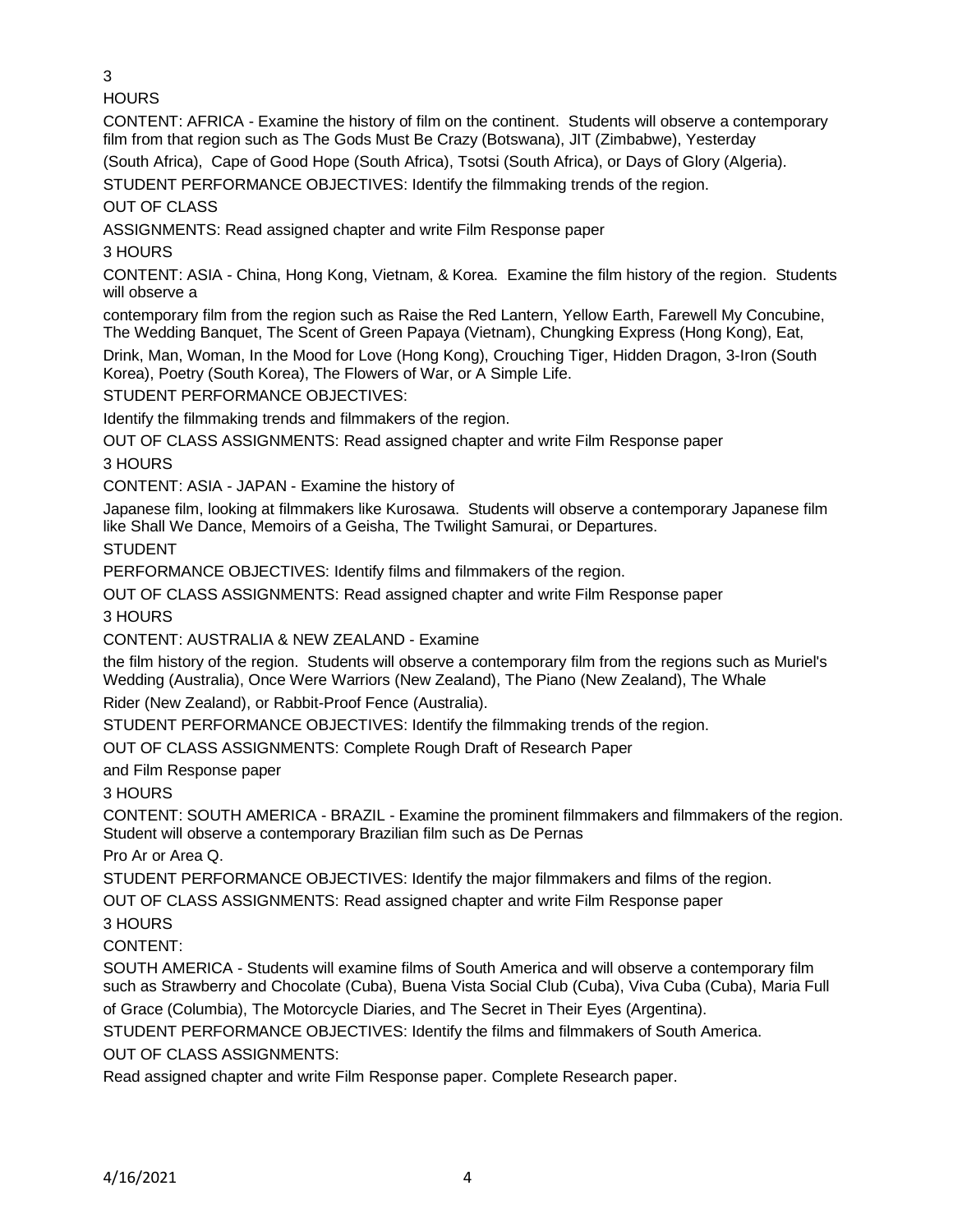# 3 HOURS

CONTENT: Students will examine the films and filmmakers from Mexico & Canada, observing films from Mexico like

Like Water For Chocolate, El Mariachi, Desperado, Frida, Amores Perros, Y Tu Mama, Tambien, Pan's Labyrinth, Under the Same Moon, or Beautiful or films from Canada such as The Barbarian Invasions, Incendies, or Cafe De Flore.

Final Exam.

Identify the films and filmmakers from Mexico & Canada.

COURSE CONCEPTS:

- 1. Creativity, Business and Technology
- 2. Film Form
- 3. Narrative Systems
- 4. Film

Language:

- a. Mise-en-scene
- b. Cinematography
- c. Editing
- d. Sound
- 5. Genre
- 6. Documentary, Experimental and Animation Arts
- 7. Intro to Major Historical Movements
- 8. Style as Formal

System

# **METHODS OF INSTRUCTION:**

1. Lecture (extensive use of overhead projection and video) 2. Student participation 3. Film/video presentation to supplement lectures. 4. Guest speakers when appropriate and available.

# **OUT OF CLASS ASSIGNMENTS:**

Required Outside Hours: 96 Assignment Description: An original short film. Required Outside Hours: 12 Assignment Description: Research paper based on a filmmaker from a foreign country or region

# **METHODS OF EVALUATION:**

Writing assignments Percent of total grade: 30.00 % 30% - 50% Written homework; Essay exams; Term papers Problem-solving assignments Percent of total grade: 10.00 % 10% - 20% Skill demonstrations Percent of total grade: 10.00 % 10% - 20% Objective examinations Percent of total grade: 40.00 %